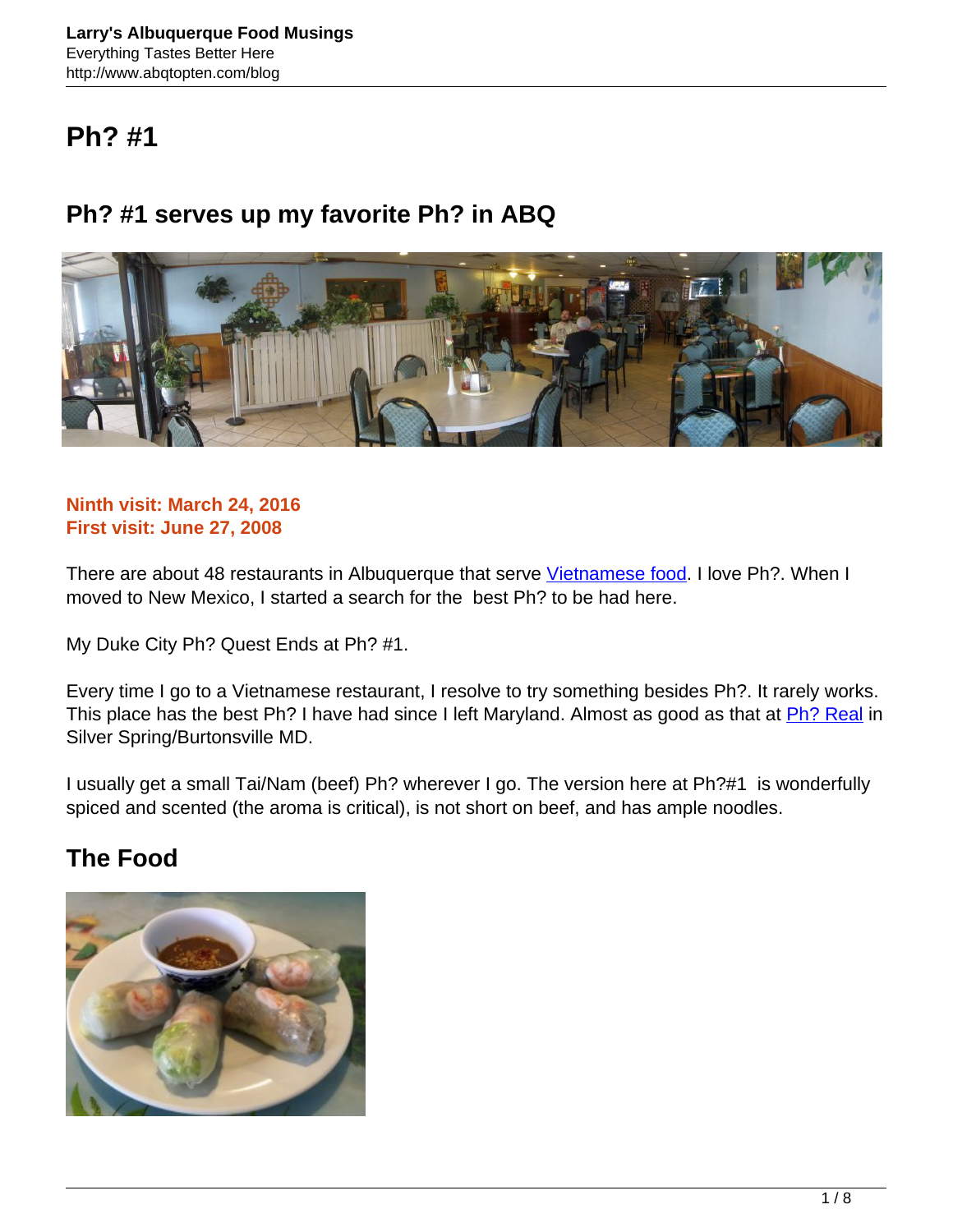Spring Rolls

Start your meal with some **Spring Rolls**.

Thin delicate wrappers stuffed with bits of pork and shrimp. Dip in the Peanut Sauce (moderately piquant). The Dazzling Deanell was, uh, dazzled. So was I, too. These are among the best and freshest Spring Rolls I have had. Nearly perfect appearance, taste, and texture. A winner.



Lemongrass Chicken

#### **Lemongrass Chicken** with Vegetables in a spicy brown Sauce

The Dazzler likes Ph? plenty, but she really loves Lemongrass Chicken, and that's what she had. The aroma of lemongrass wafted up from the plate and she knew that she got the right stuff. The veggies (mushrooms, bamboo shoots, red bell peppers, tiny corn ears, and more)were masterfully done. The brown sauce needed a tad more piquancy (red pepper flakes or Bird Peppers?) Very delicious dish. I may even order it next time, if I ever tire of Ph? (fat chance).

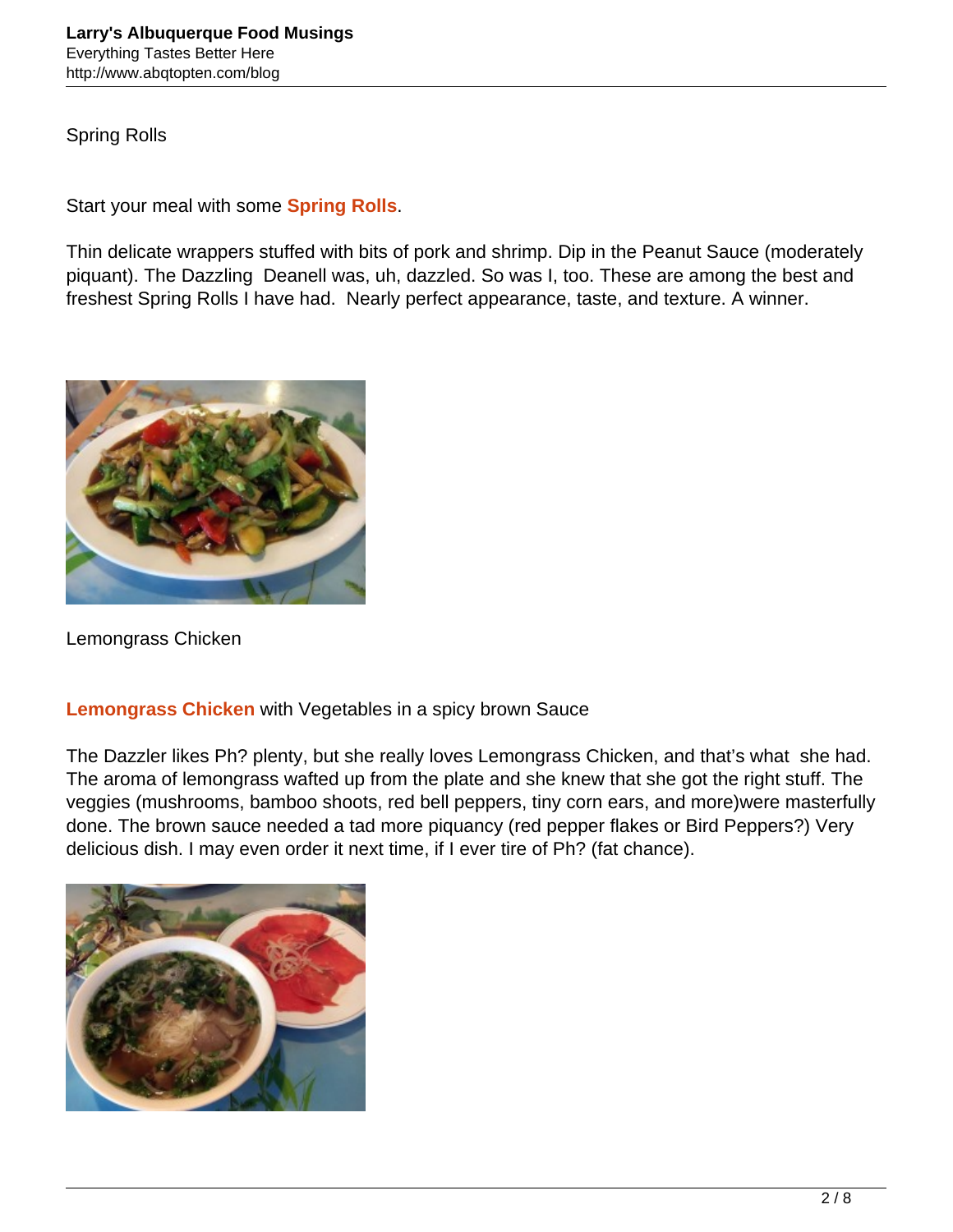Ph? Tai Man

Here comes the **Ph?**.

Ph? or pho is a Vietnamese noodle soup consisting of broth, linguine-shaped rice noodles called bánh Ph?, a few herbs, and meat, primarily served with either beef or chicken. Ph? is a popular street food in Vietnam[4] and the specialty of a number of restaurant chains around the world. Southern Vietnamese eat it for breakfast and occasionally lunch, whereas those from northern Vietnam consume it at any time of day.

If you order tai, be sure to get it on a separate plate so that it will not be overcooked by the steaming hot broth.



Tai



Garnish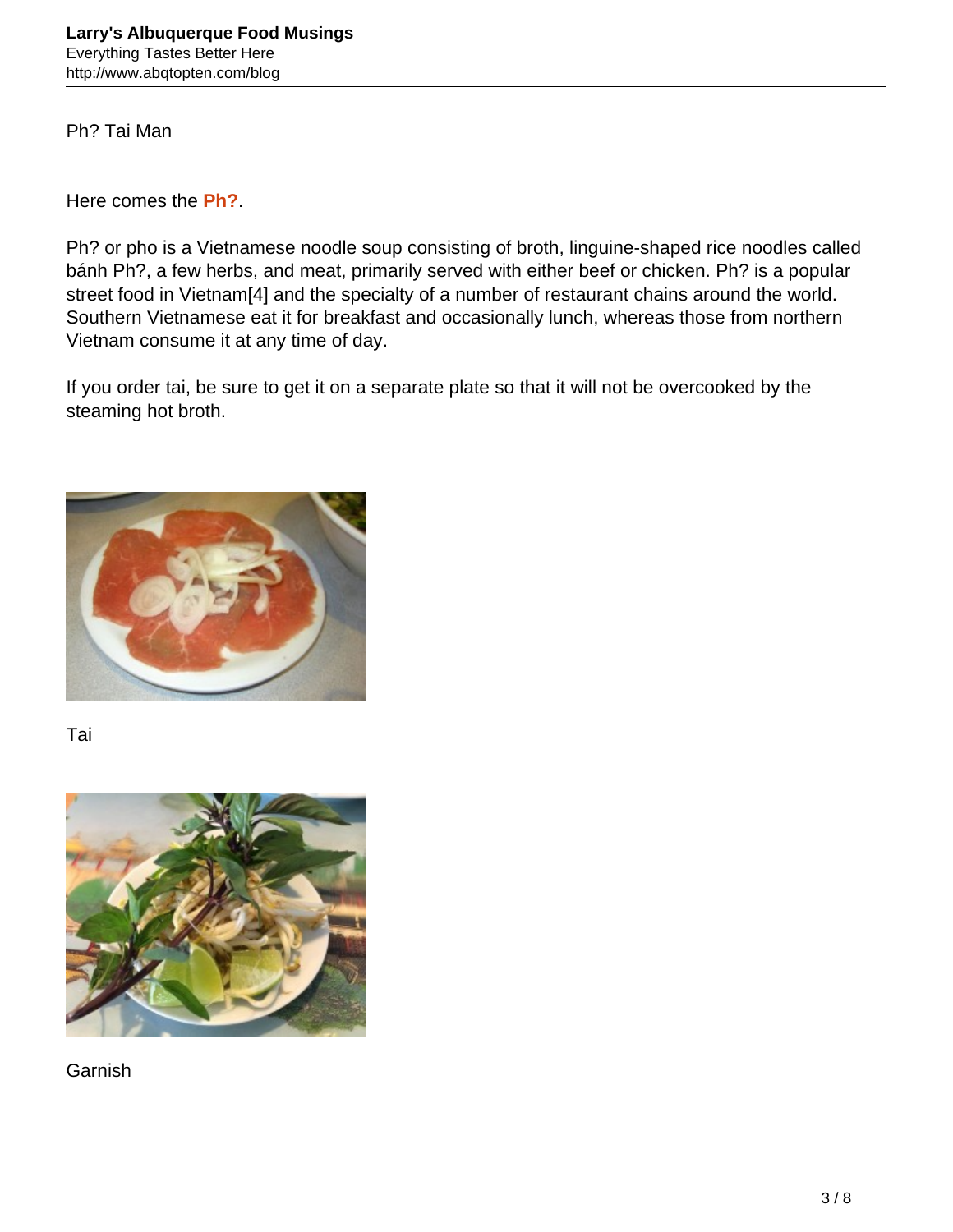

Great Ph?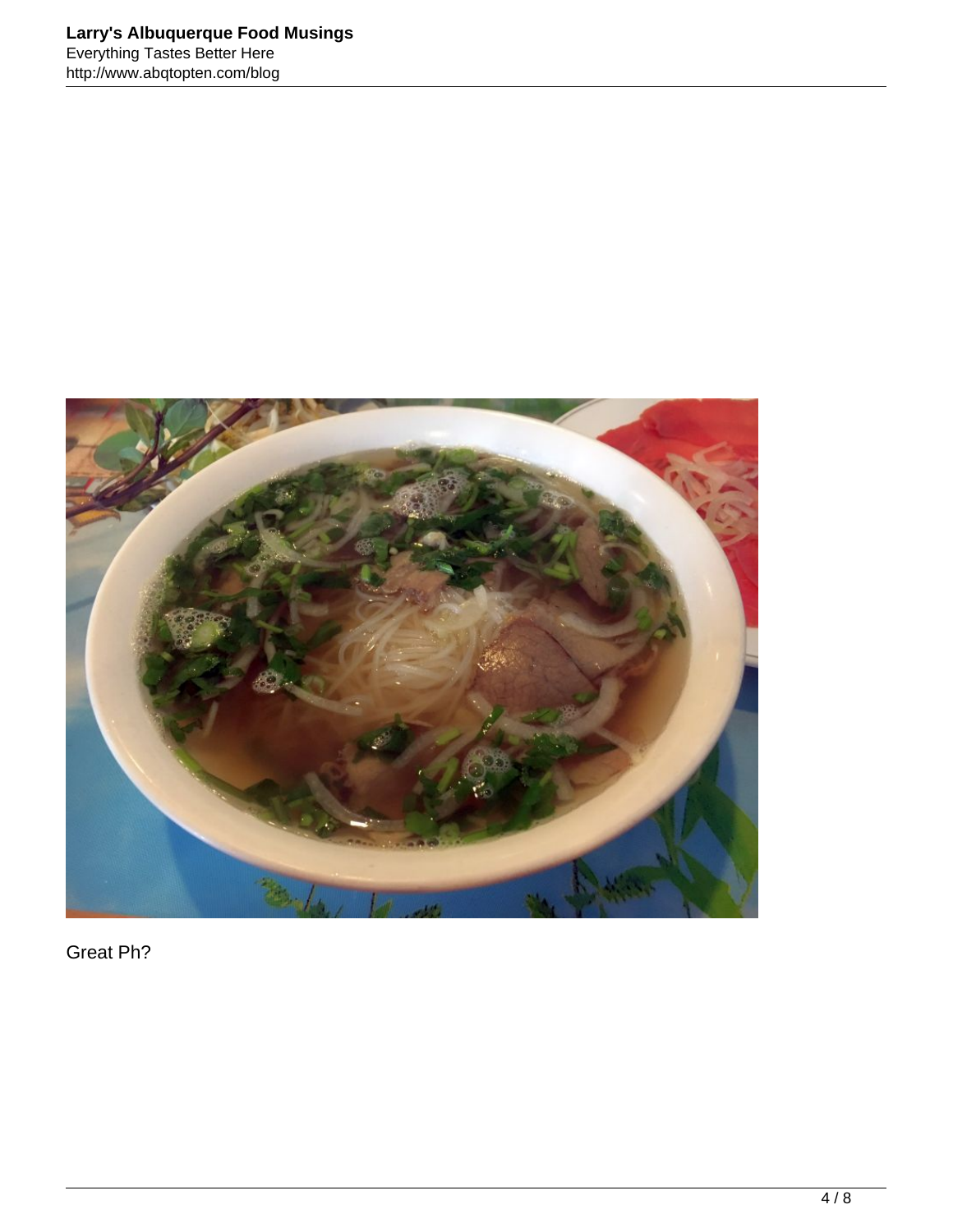

Salty Lemonade

Get a glass of **Salty Lemonade(Chanh mu?i)** .

Somewhat of an acquired taste, this stuff has been on my radar for about twenty years.

Chanh mu?i is a salted, pickled lime in Vietnamese cuisine. Its name comes from the Vietnamese words chanh (meaning "lime" or "lemon") and mu?i (meaning "salt"). To make the chanh mu?i, many limes (often key limes) are packed tightly in salt in a glass container and placed in the sun until they are pickled. During the process, juices are drawn off the limes, which dissolves the salt and produces a pickling liquid which immerses the finished chanh mu?i.

Look no further. Go to Ph? #1. Eat. Enjoy.

### **What others are saying**

[Gil Garduño](http://www.nmgastronome.com/?s=pho+%231) — New Mexico's Sesquipedalian Sybarite

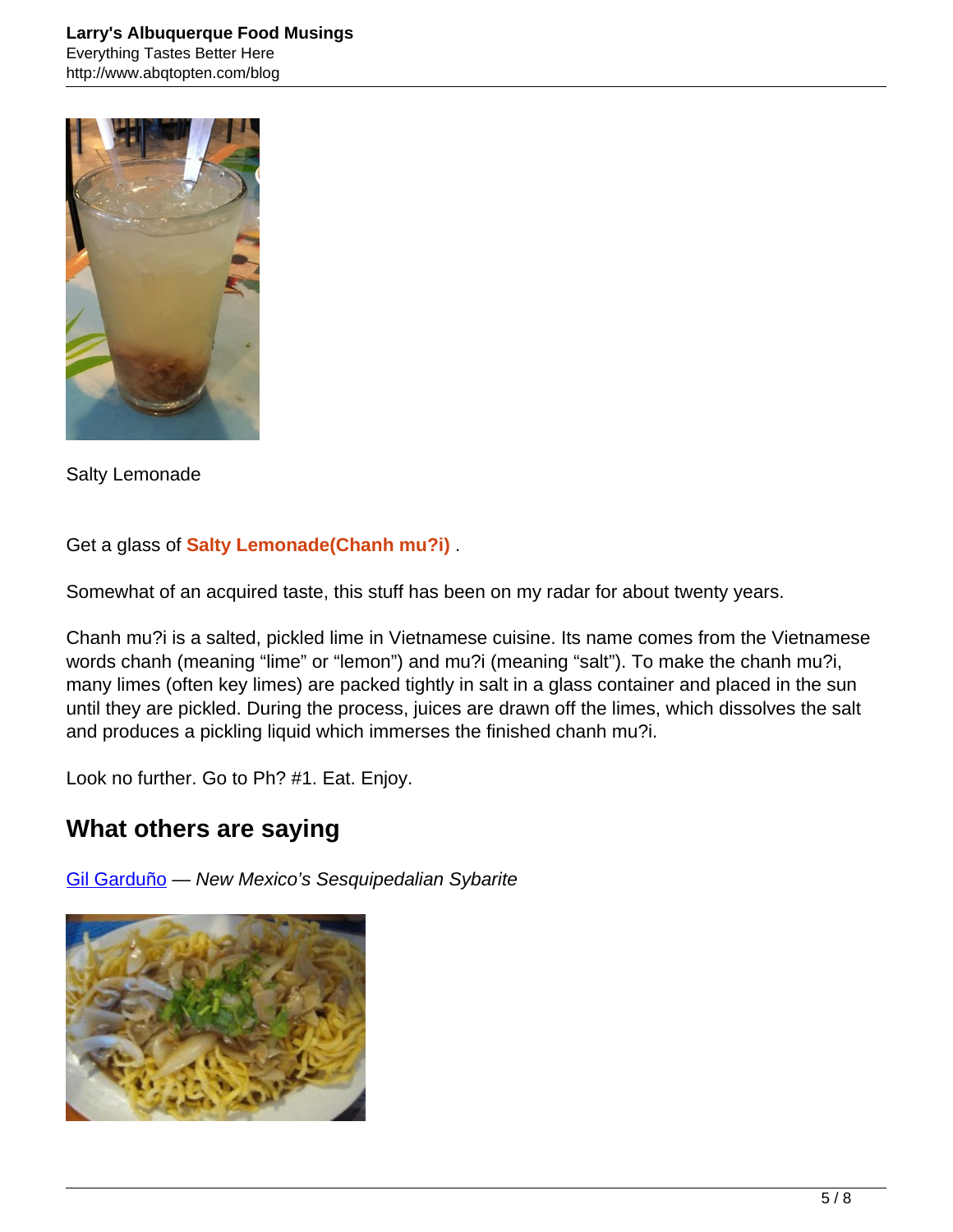Stir-fried crispy egg noodle with beef and onion

"Launched in 2004, Pho #1 may well be on its way to earning its name. The seven courses of beef is one–make that seven–reasons why. Other reasons include a stellar rendition of the name on the marquee; the restaurant's pho has earned a reputation as among the city's very best in a city that has embraced pho.

"In a "Chow Down in Burque Town" forum entitled "[Best Vietnamese Restaurant in Town"](http://www.dukecityfix.com/group/chowdown/forum/topics/1233957:Topic:28439) on the omnibus Duke City Fix, Albuquerque's pho-fanatics weighed in on their favorites. One of the most frequently mentioned was Pho #1. Common reasons given were the large number of local Vietnamese families who eat there, the "to die for"soups and the genuinely nice family who owns and runs the restaurant.

"Pho #1 specializes in beef noodle soup, the menu referring to it as "the adventurer's choice" because of the near limitless flavor combinations in which it is available. A small bowl of pho is the size of a wading pool, a large bowl the size of a swimming pool. For a pittance, you can even upsize to an "extra large" bowl which is virtually the size of a pond. It's common at Pho #1 to enjoy an asynchronous symphony of slurping, the audible inhalation of noodles being heartily enjoyed by entire families, each member partaking of a different size bowl of pho (similar to the A&W restaurant of old concept of Papa, Mama, Teen and Child burgers)."

**Ph? #1** 

**(505) 268-0488**

**[International District](https://www.zomato.com/albuquerque-nm/international-district-restaurants)**›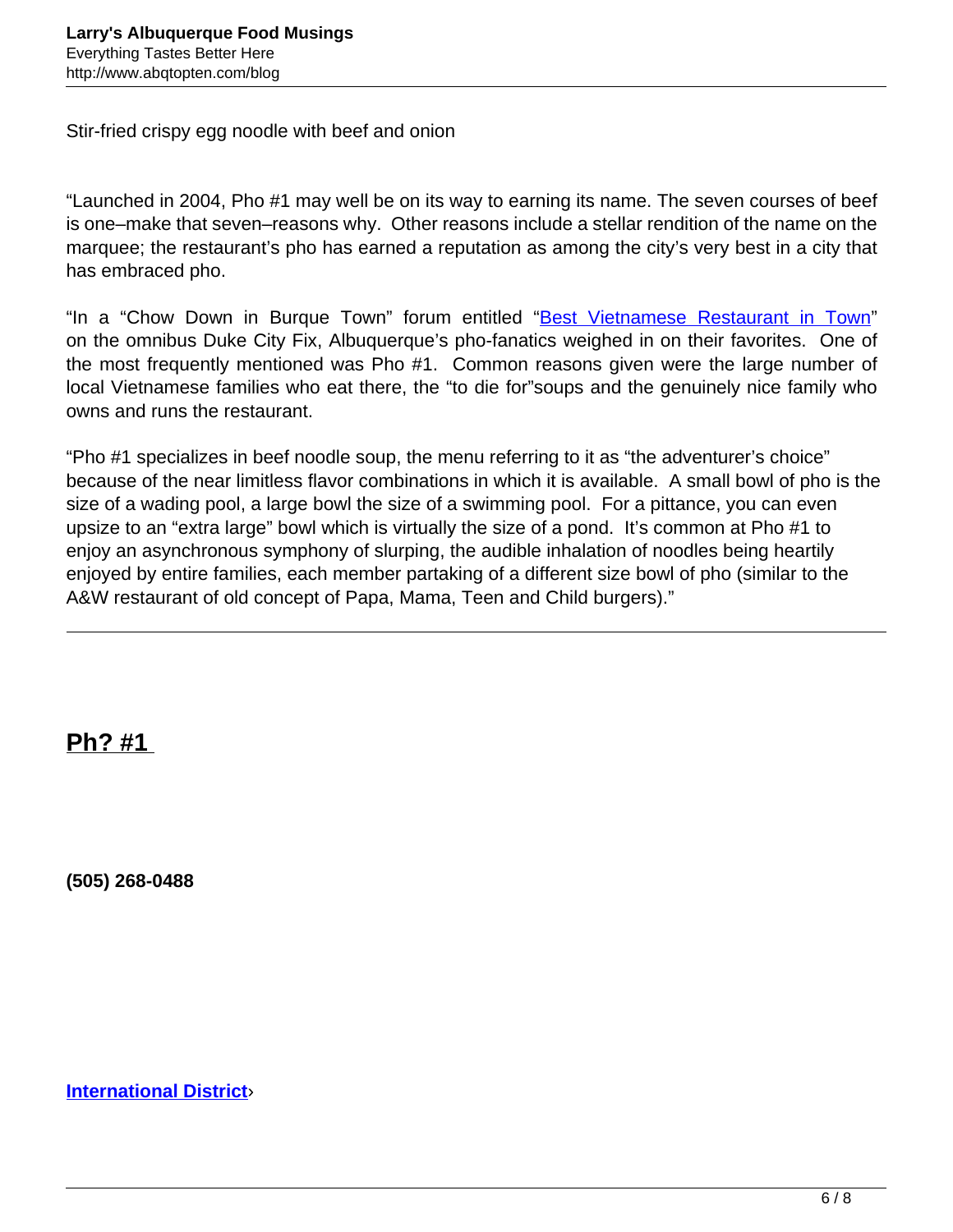414 San Pedro Dr SE Albuquerque, NM [87108](https://www.zomato.com/albuquerque-nm/restaurants-in-87108)

**Hours**: 10:30 – 9:00 (Closed Wednesday)





#### **[Facebook](https://www.facebook.com/pages/Ph%C3%B5-1/130232260356992)**